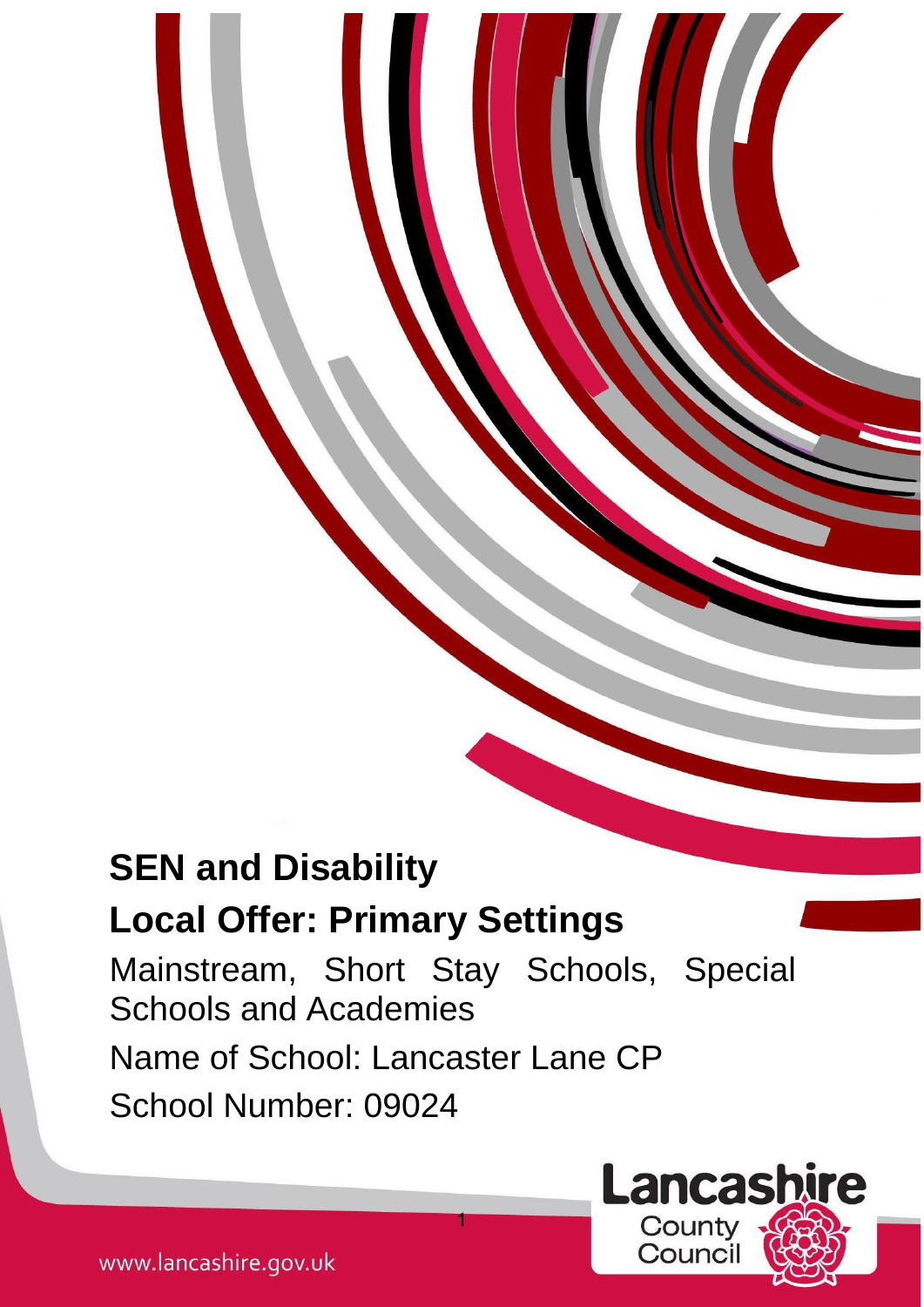| <b>School/Academy</b><br><b>Name and Address</b>                                       | <b>Lancaster Lane</b><br><b>CP School</b><br><b>Hunters Road</b> |            | <b>Telephone</b><br><b>Number</b><br>Website | 01772 433641<br>www.lancasterlane- |               |  |  |
|----------------------------------------------------------------------------------------|------------------------------------------------------------------|------------|----------------------------------------------|------------------------------------|---------------|--|--|
|                                                                                        | Clayton-le-<br><b>Woods</b>                                      |            |                                              | <b>Address</b>                     | school.ik.org |  |  |
|                                                                                        | Leyland                                                          |            |                                              |                                    |               |  |  |
|                                                                                        | <b>Lancs PR25</b><br>5TT                                         |            |                                              |                                    |               |  |  |
| Does the school                                                                        | <b>No</b>                                                        | <b>Yes</b> | If yes, please give details:                 |                                    |               |  |  |
| specialise in<br>meeting the needs<br>of children with a<br>particular type of<br>SFN? | <b>NO</b>                                                        |            |                                              |                                    |               |  |  |
| What age range of<br>pupils does the<br>school cater for?                              | $4 - 11$ years                                                   |            |                                              |                                    |               |  |  |
| <b>Name and contact</b>                                                                | <b>Miss Lorna Watson</b>                                         |            |                                              |                                    |               |  |  |
| details of your<br>school's SENDCo                                                     | 01772 433641                                                     |            |                                              |                                    |               |  |  |

We want to ensure that we keep your information up-to-date. To help us to do this, please provide the name and contact details of the person/role responsible for maintaining details of the Local Offer for your school/academy.

| <b>Name of</b><br>Person/Job<br><b>Title</b> | <b>Mrs Joanne Geldard</b> |              |                                 |  |
|----------------------------------------------|---------------------------|--------------|---------------------------------|--|
| <b>Contact</b><br>telephone<br>number        | 01772<br>433641           | <b>Email</b> | head@lancasterlane.lancs.sch.uk |  |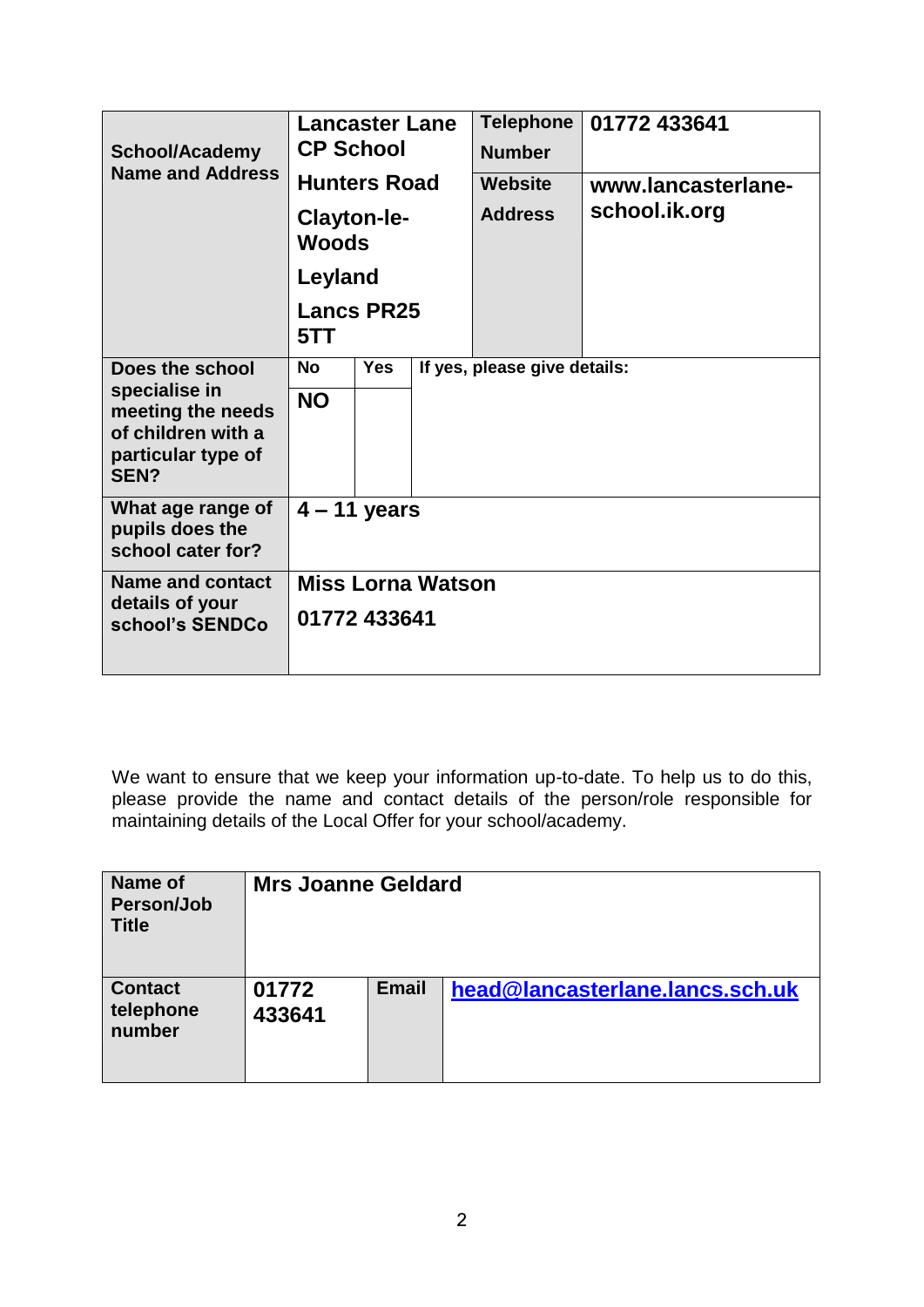### **Promoting Good Practice and Successes**

I confirm that our Local Offer has now been published on the school/academy website. It can be found on the following page.

|             | http://www.lancasterlane-school.ik.org/special-educational-needs.html |             |                           |
|-------------|-----------------------------------------------------------------------|-------------|---------------------------|
| <b>Name</b> | <b>Lancaster Lane CP</b>                                              | <b>Date</b> | Updated<br>September 2021 |

| <b>Accessibility and Inclusion</b>                                                                                                                                                             |
|------------------------------------------------------------------------------------------------------------------------------------------------------------------------------------------------|
|                                                                                                                                                                                                |
| What the school provides                                                                                                                                                                       |
| Having been built in the mid-1970s, Lancaster Lane School has had many<br>$\bullet$<br>developments over the years.                                                                            |
| • It has four entrances for wheelchair users: one leading to the front office and<br>the others from the playground directly into classrooms.                                                  |
| • All doorways and entrances to the school are on a single level and wide<br>enough to accommodate a wheelchair if necessary to ensure full access for<br>pupils and parents with disabilities |
| • Cars are parked directly on the road in front of the school and the school<br>operates a voluntary one-way system at drop off and pick up times.                                             |
| • The school has one accessible toilet for people to use if required.                                                                                                                          |
| The school's website is kept up-to-date with weekly information on what's<br>nn.<br>$\bullet$                                                                                                  |

- The school's website is kept up-to-date with weekly information on *what's on* on its front page
- Weekly newsletters are uploaded to the school website and sent home electronically to parents / carers.
- Where and when required, paper copies of all letters can be sent home with pupils.
- All relevant policies are uploaded to the school's website.
- Furniture is modern and of a suitable height appropriate to the age group of children being taught in each classroom.
- The school has a range of ICT programmes for pupils with SEND in addition to iPads, headphones, computers and interactive whiteboards installed in every classroom.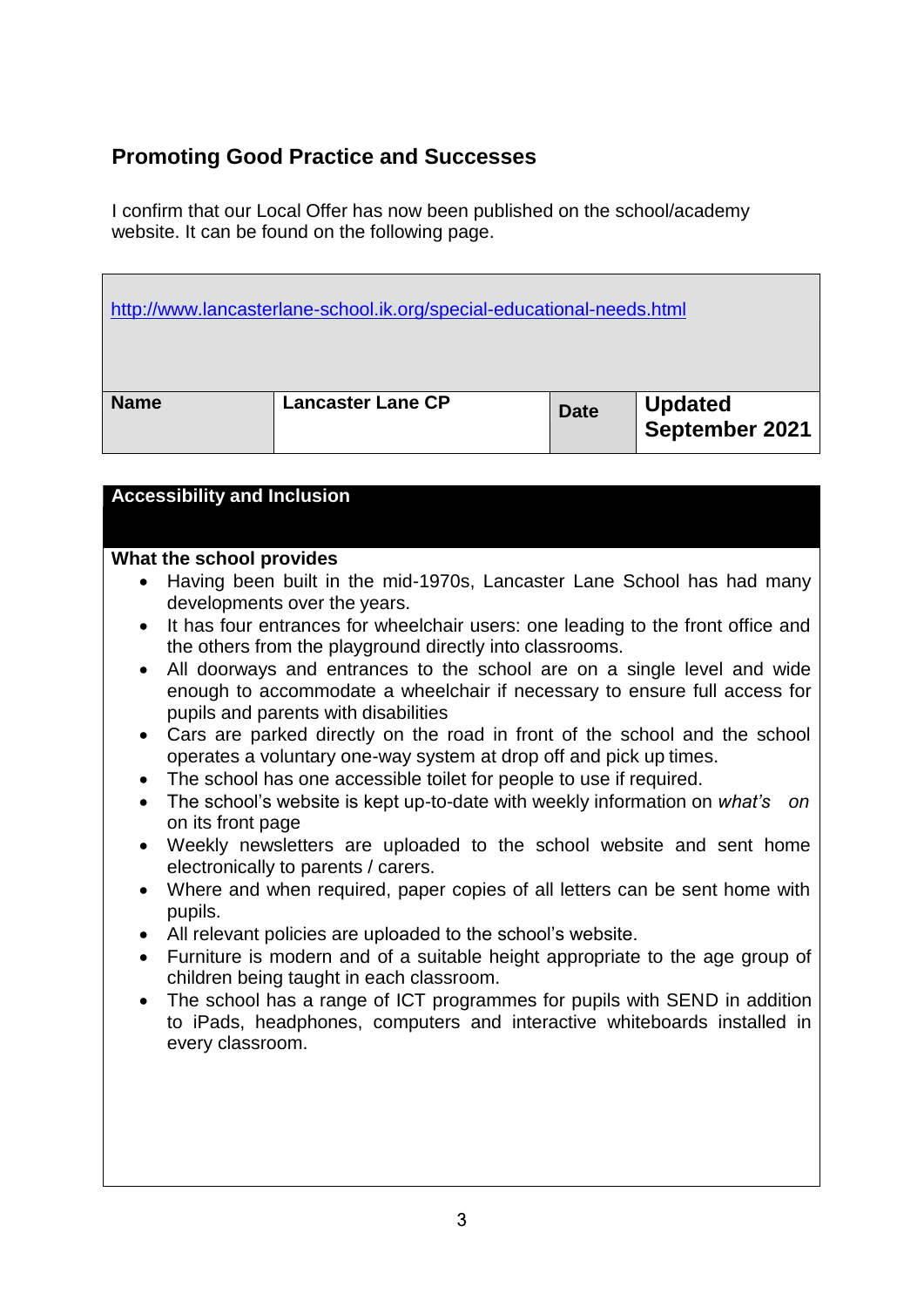- Classrooms are 'child friendly' with resources labelled clearly.
- Visual timetables are used in all classrooms.

#### **Teaching and Learning**

- Early identification is vital and outside agencies can help advise on the provision of intervention strategies.
- The class teacher informs the parents at the earliest opportunity to alert them to concerns and enlist their active help and participation.
- The class teacher and the SENDCo assess and monitor the children's progress in line with existing school practices.
- The SENDCo works closely with all staff to plan an appropriate programme of intervention and support.
- The assessment of children reflects as far as possible their participation in the whole curriculum of the school.
- The class teacher and the SENDCo can break down the assessment into smaller steps in order to aid progress and provide detailed and accurate indicators.
- Children can be screened for dyslexia and dyscalculia and assessed by outside agencies such as IDSS and specialist teachers known to the school.
- Each class has the benefit of at least one Teaching Assistant for at least part of the day.
- Some staff have received First Aid, asthma and Epipen training.
- Some teaching assistants are ELKLAN trained and deliver speech programs.
- Some teaching assistants have been trained by a Speech and Language Therapist in delivering a Listening and Attention workshop and an Auditory Memory and Vocabulary workshop.
- Some staff are trained in delivering Talk Boost, Toe by Toe, The Nuffield Early Language Intervention, Lego Therapy, Emotional Literacy Support (ELSA) and more.
- One Pastoral Support Worker is employed full time and works with children from YR-Y6. She continuously develops her knowledge and skills and attends training regularly.
- When sitting examinations (SATs) children with SEND can be supported 1:1, have timed breaks, be granted additional time subject to meeting set criteria by STA, sit exams in a quiet setting in a small group to aid concentration.
- The school operates a provision map in place for each vear group to plan out intervention and support.
- The SEND provision map records the type and duration of the intervention a pupil is receiving, pupils' progress throughout the school and how much progress individuals make following interventions. Our tracking system, OTRACK, also tracks progress and provides data which monitors pupils receiving the Pupil Premium as well as pupils with SEND.
- Termly meetings take place between the Headteacher, the Deputy Head Teacher, the SENDCo and class teachers to track, monitor and discuss pupils' progress.
- The SENDCo monitors the progress of pupils with SEND half termly and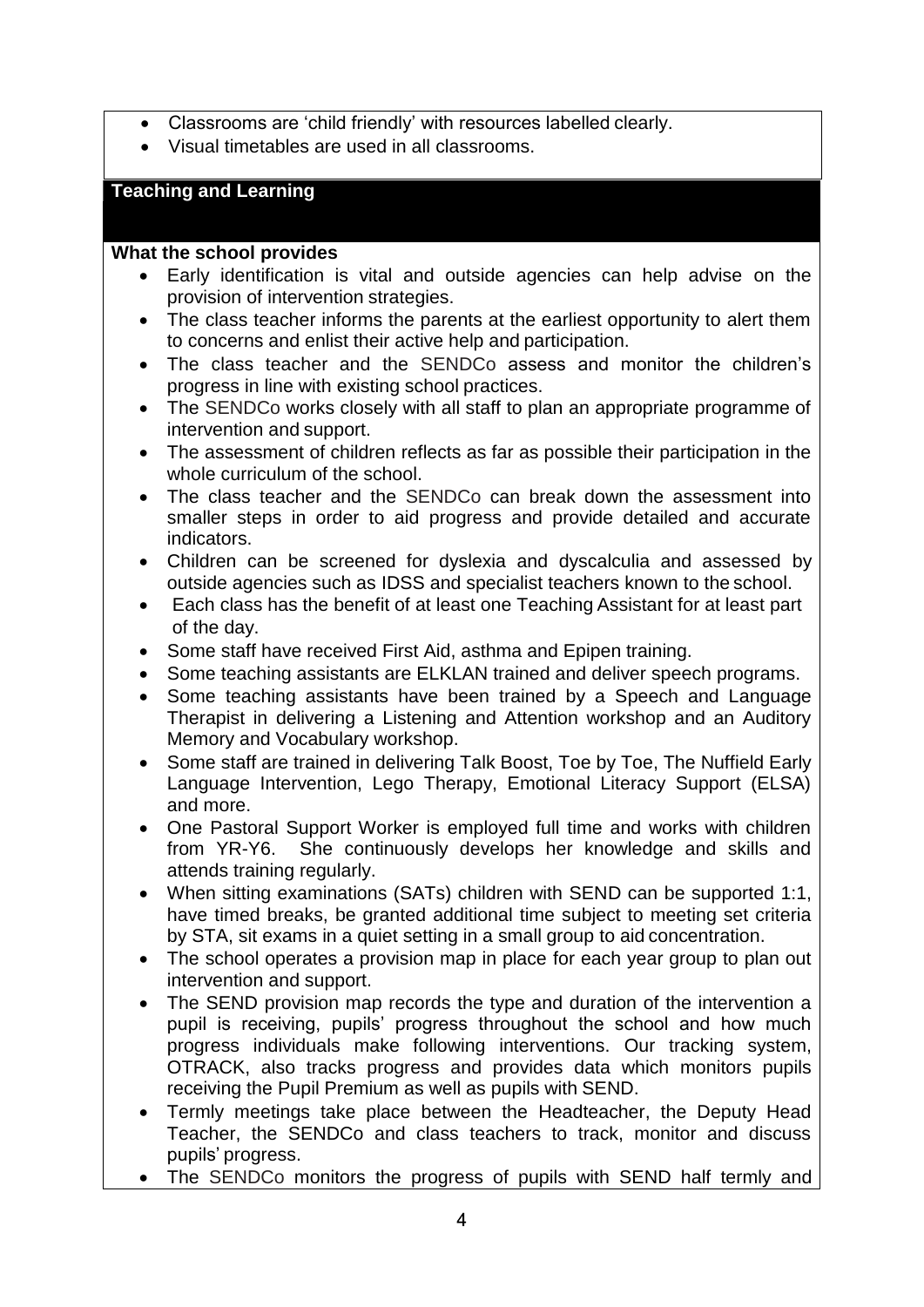#### **Reviewing and Evaluating Outcomes**

#### **What the school provides**

- Parents contribute and take part in Annual Reviews and receive copies of all relevant paperwork concerning their child.
- Pupils are also asked to make a contribution to the review when and where appropriate.
- Individual Pupil Plans (IPPs) are reviewed weekly, depending on individual pupil circumstances and monitored by the SENDCo.
- The school operates an *Open Door Policy* with regards to any concerns a parent may have.
- Pupils' progress is monitored throughout the school and Pupils with SEND are monitored also on the Provision Map.

#### **Keeping Children Safe**

#### **What the school provides**

- The Head Teacher carries out Risk Assessments where necessary.
- Class teachers carry out Risk Assessments when and where appropriate and these are monitored by the Head Teacher.
- If required a handover is carried out by or class teacher or teaching assistant to the appropriate parent/carer.
- At least one teacher supervises each morning playtime break.
- Lunchtime support staff supervise children in the play areas at playtimes and lunch times.
- Teaching staff are available to support within school at all times.
- Each class has at least one teaching assistant.
- Children with an Education Health Care Plan have the correct support provided.
- Further information about bullying can be found on the school website: [http://www.lancasterlane-school.ik.org/assets/Policies%202019/ITEM\\_11\\_Anti](http://www.lancasterlane-school.ik.org/assets/Policies%202019/ITEM_11_Anti-bullying_Policy.pdf)[bullying\\_Policy.pdf](http://www.lancasterlane-school.ik.org/assets/Policies%202019/ITEM_11_Anti-bullying_Policy.pdf)

#### **Health (including Emotional Health and Wellbeing)**

#### **What the school provides**

 All medicine is recorded in a medicine book along with details of dosage and frequency and parents sign to grant authorisation to the school to administer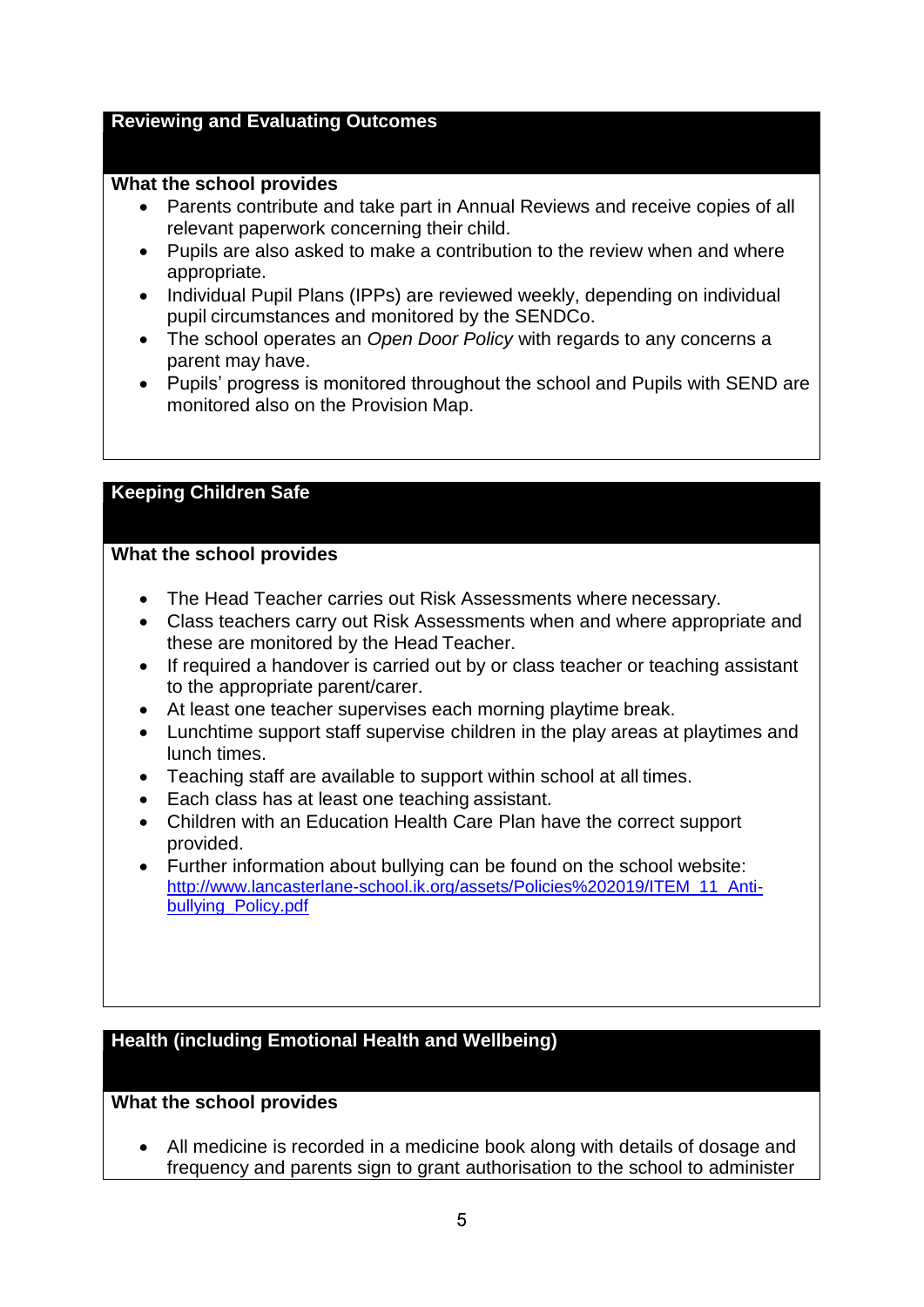to their child (form 3)

- Care plans are passed on to the relevant Class Teacher and the master copy is kept electronically on CPOMS.
- All support and teaching staff are kept regularly up to date with First Aid Training to ensure staff are familiar with what action to take in the event of an emergency.
- In addition, asthma and Epipen training has been provided by the School Nurse or other NHS professional to ensure the relevant staff are conversant with the appropriate action or medical procedure required.
- Good links with external professional to ensure the correct advice and support is given.
- Parents of children with asthma meet with the Head Teacher to discuss to discuss their child's care and the management of their child's condition within school.
- School employs a full time Pastoral Support Worker, who provides emotional and well- being support to those children who require it.
- School has excellent links with Golden Hill Inclusion Support Team, who support children with behavioural and emotional Literacy difficulties.
- School employs a Family Support Worker, Angela Braithwaite, who provides fantastic support for both children and families in school and at home.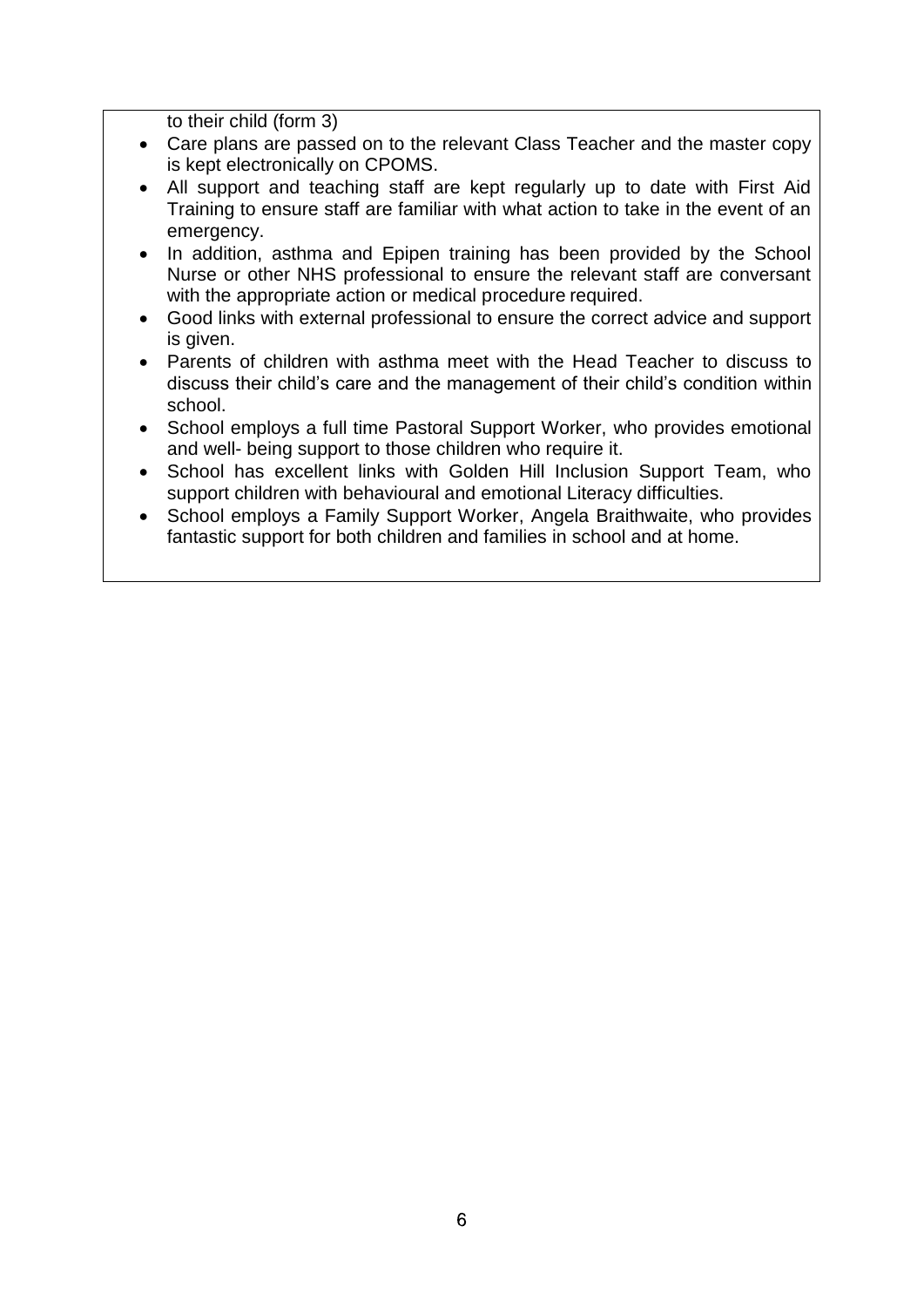#### **Communication with Parents**

- Information regarding local parent/carer forums
- The website contains details of all staff currently employed by the school.
- The School Prospectus also provides this information.
- The School operates an *Open Door Policy.*
- Children across the school have a 'reading record' diary, which can be used by parents / carers and school staff to record and communicate information.
- Headteacher and / or the Deputy Headteacher stand at the school gate to welcome parents each day.
- Children in Reception, Year 1 and Year 2 are dismissed directly to parents at the end of the school day.
- KS2 children are walked to the playground by their teacher at the end of the school day.
- The school has three Parent Evenings a year to provide opportunities for parents to discuss the progress of their child.
- At the start of every school year, a Parent Information Session is held for parents to get to know their child's new teachers and to find out about the class routines.
- Each class has its own page on the school website which is kept up-to-date. <http://www.lancasterlane-school.ik.org/classes.html>
- Each subject area of the curriculum has its own page on the school website <http://www.lancasterlane-school.ik.org/curriculum-pages.html>
- Information is distributed to parents using our paperless method, Parent Mail.
- Parents who have children accessing provision using an Induvial Pupil Plan (IPP) are sent termly letters, detailing achievements from that term.
- Class Dojo can also be used as a means of communication, although the preferred method is face to face or telephone.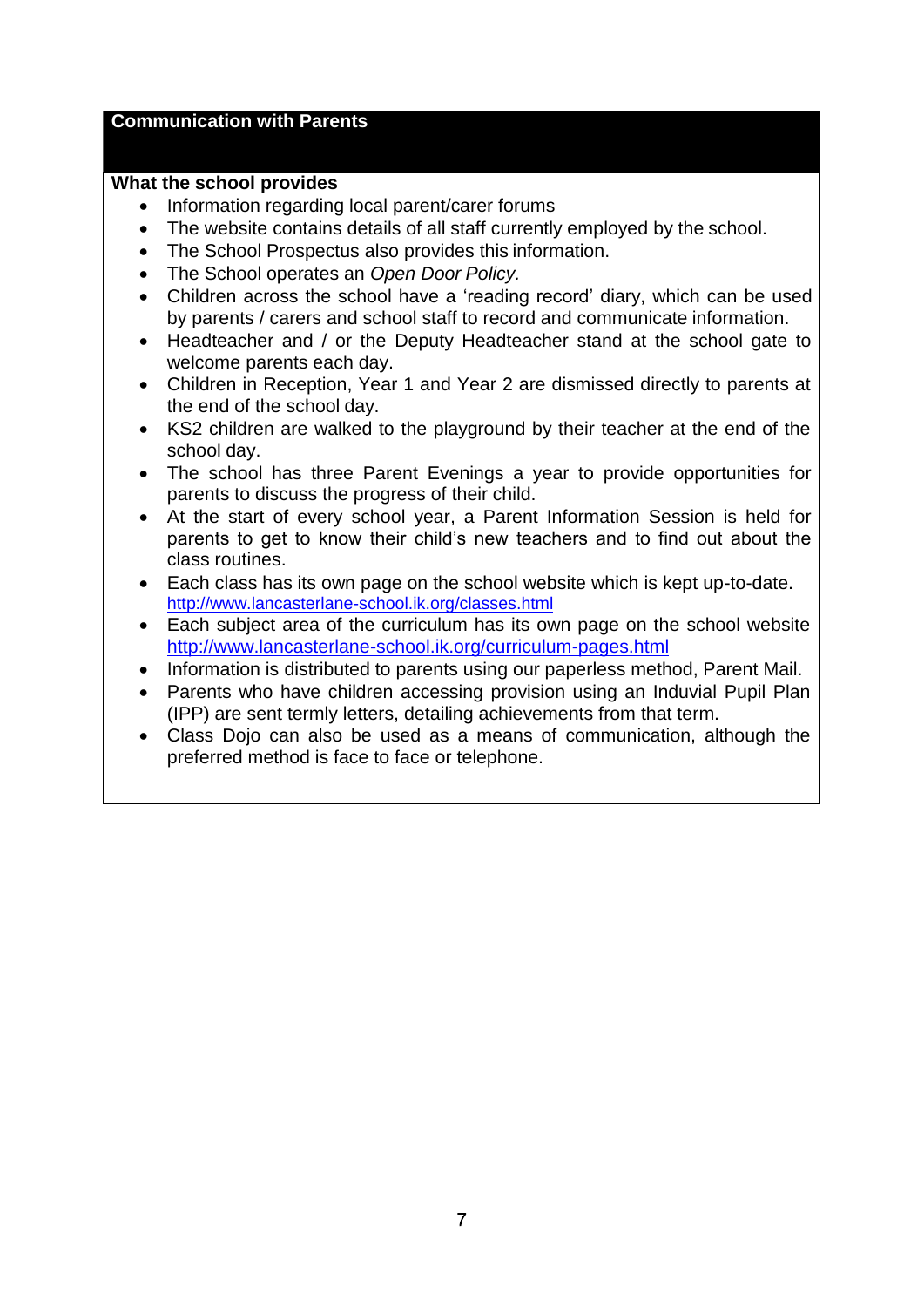#### **Working Together**

#### **What the school provides**

- There is School Council for children from Y1 Y6. Each child in school has the opportunity to be on the School Council (if they wish) by the time they leave the school in Y6.
- Each class has a weekly Personal, Social and Health Education (PSHE) lessons
- Parents can have their say about their child in Parent Evenings and Annual Reviews (for parents of children accessing an Education Health Care Plan (EHCP).
- Elections to the Governing Body are held whenever a vacancy arises.
- The school operates an *Open Door Policy.*

#### **What help and support is available for the family?**

#### **What the school provides**

- The Class Teacher, Head Teacher / Deputy Head Teacher and Family Support Worker can all offer help with forms if this is required.
- The school's website has an area dedicated to parental support and advice: <http://www.lancasterlane-school.ik.org/parents--information.html>
- If a pupil required a travel plan to get their child to and from school this would be dealt with by the SENDCo and Head Teacher / Deputy Head Teacher if required.
- School has an Outreach Worker, Angela Braithwaite, who supports children and families both in school and at home. Angela has excellent links to outside agencies who can provide further support outside of school e.g. Children and Family Well-Being, Homestart and Child and Adolescent Mental Health Services (CAMHS)

#### **Transition to Secondary School**

- Lancaster Lane School has close links with its main two feeder secondary schools: Balshaw's CE and Wellfield.
- Each Year pupils visit their forthcoming Secondary School for taster sessions and also Secondary Teachers from the Local Schools visit to help ease the